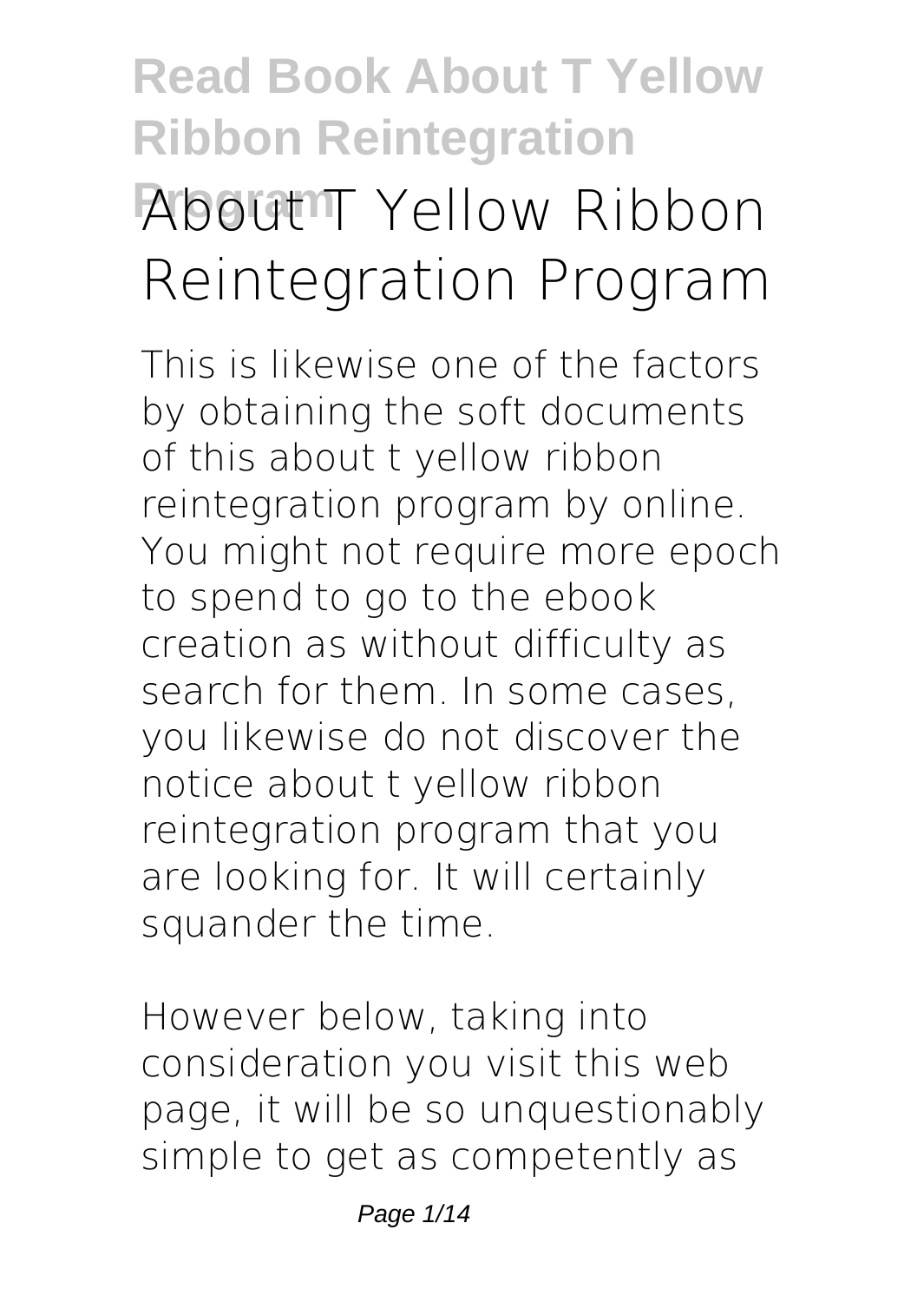**Rownload lead about t yellow** ribbon reintegration program

It will not agree to many become old as we tell before. You can complete it even if take steps something else at home and even in your workplace. appropriately easy! So, are you question? Just exercise just what we present below as competently as evaluation **about t yellow ribbon reintegration program** what you later than to read!

The Yellow Ribbon Program EXPLAINED Yellow Ribbon Reintegration Program Overview **What is the Yellow Ribbon Program Yellow Ribbon Reintegration Program** Yellow Ribbon Reintegration Program Page 2/14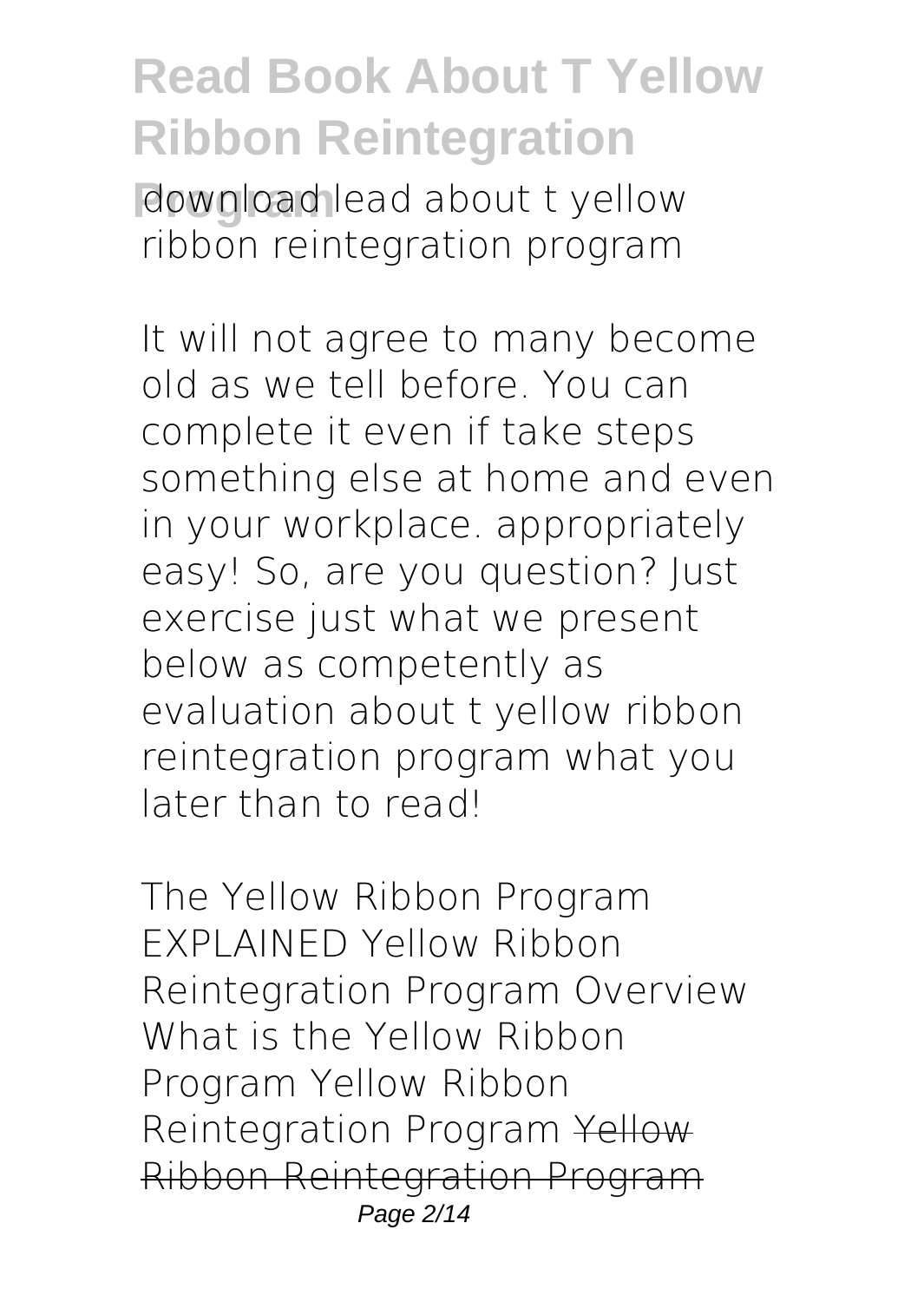**Program** Yellow Ribbon Program *94TH CSH Pre-Deployment Yellow Ribbon Yellow Ribbon Program 81st RSC Yellow Ribbon Reintegration Program* **88th RSC Yellow Ribbon Reintegration Program Homecoming and Reintegration 81st RSC Yellow Ribbon Reintegration Program** GI Bill-BAH \u0026 Book Stipend advice!! Do you want \$96000? Post 9/11 GI BILL How Much is the GI Bill Worth? - Amazing! *News from 1817 How to easily make \$50,000 in College after the Military Post 911 GI Bill Guide* Yellow Ribbon Song Writing Competition 2015Yellow Ribbons Documentary Official Trailer YRRP Executive Director Pre-Deployment Address My Story with the Post-9/11 GI Bill: Angelo Page 3/14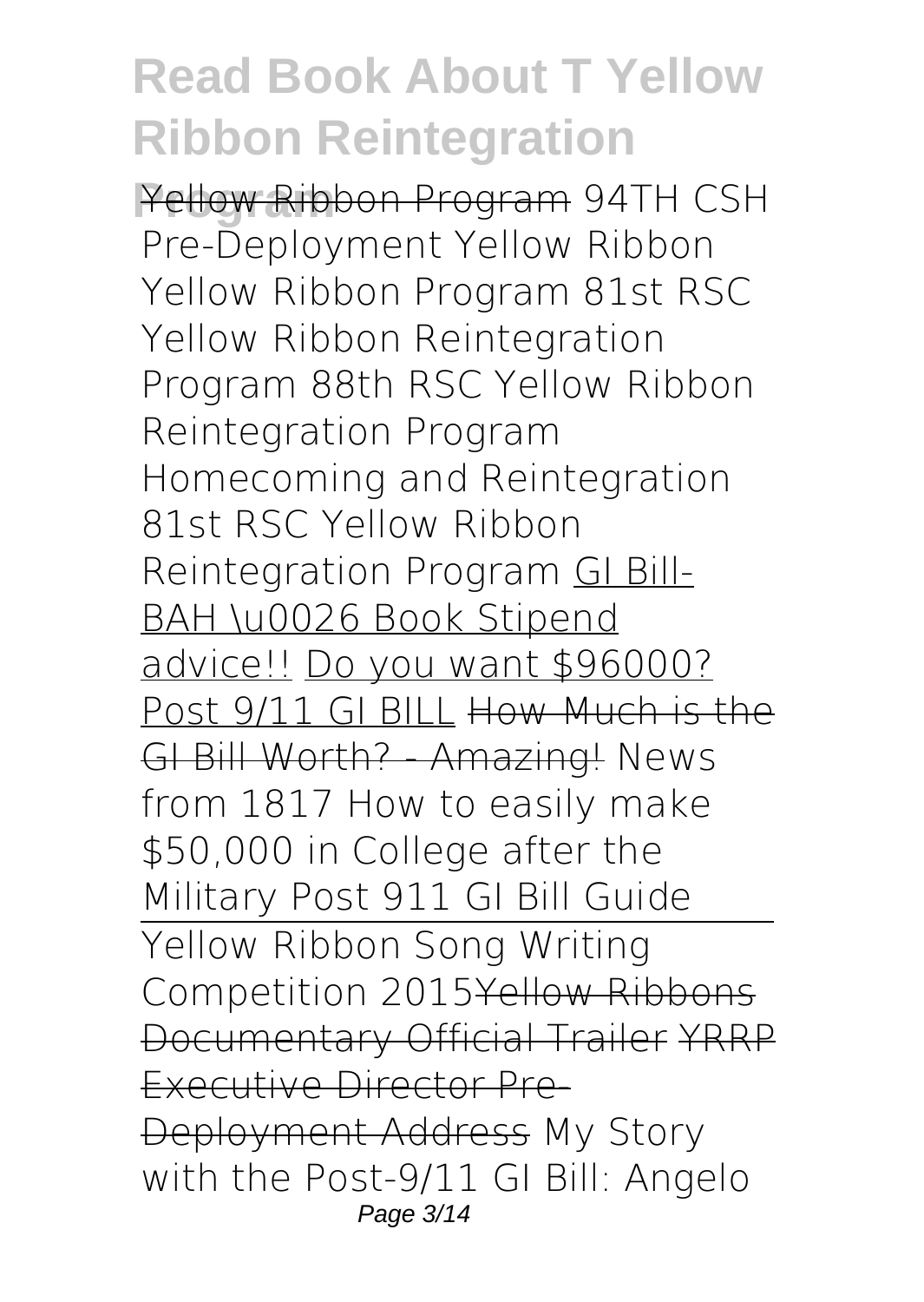**Program** *Yellow Ribbon Reintegration Program* Yellow Ribbon Yellow Ribbon Program | Q\u0026A with GI Bill Leadership, Part 4 **Air Force Reserve Command Yellow Ribbon June 2017** Soldiers Update: Yellow Ribbon Reintegration Program DoD News In Focus - The Yellow Ribbon Program*MILITARY TO LAW SCHOOL!!! Part 2!!! (GI BILL, YELLOW RIBBON PROGRAM)* Reintegration from deployment and how to handle stress, part 1 #SCGuard

About T Yellow Ribbon

Reintegration

ABOUT THE YELLOW RIBBON REINTEGRATION PROGRAM. The Yellow Ribbon Reintegration Program (YRRP) is a DoD-wide effort to promote the well-being of National Guard and Reserve Page 4/14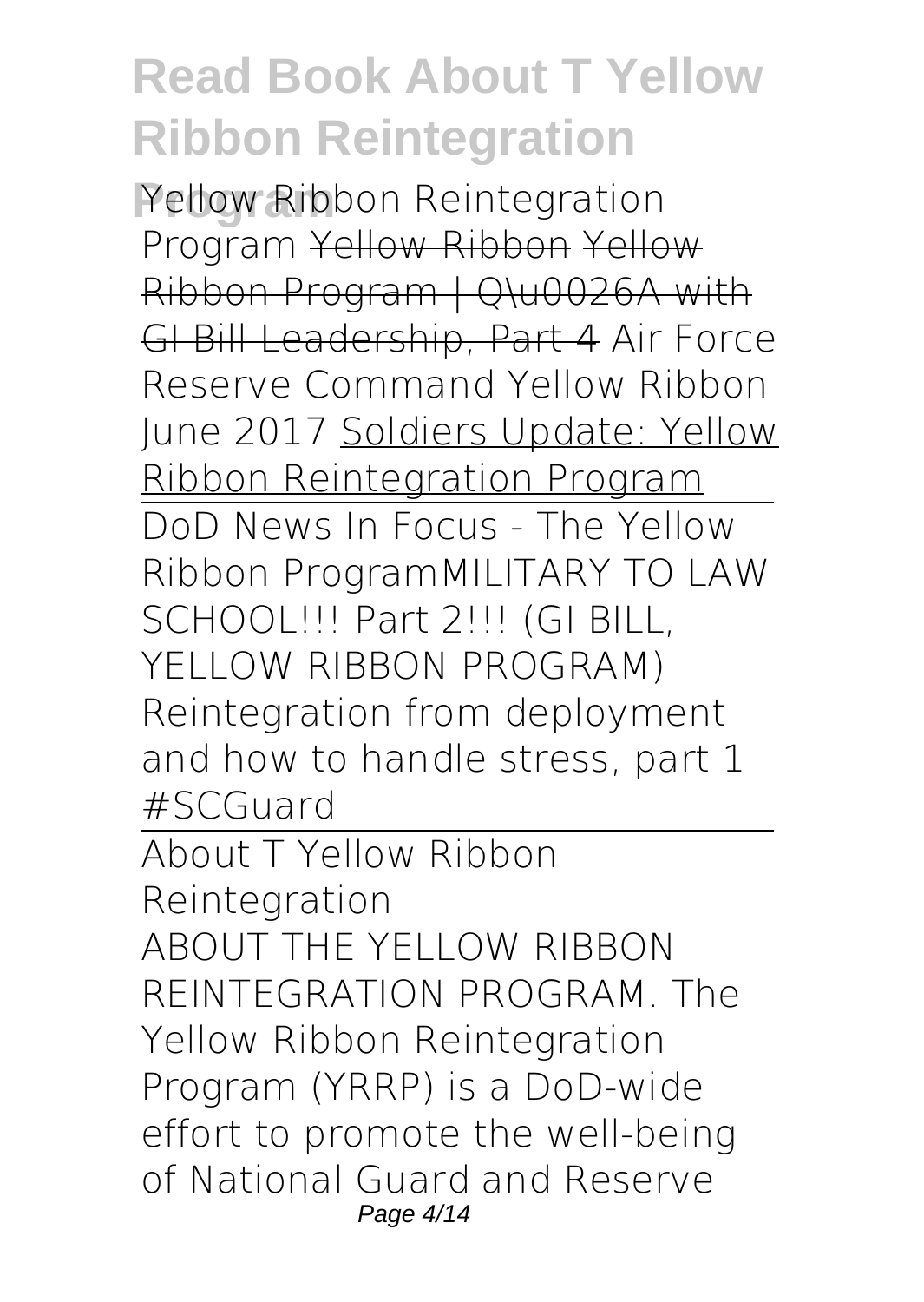**members**, their families and communities, by connecting them with resources throughout the deployment cycle.

Yellow Ribbon Reintegration Program The Yellow Ribbon Reintegration Program (YRRP) is a Department of Defense-wide effort to promote the well-being of National Guard and Reserve members, their families and communities, by connecting them with resources throughout the deployment cycle. Through Yellow Ribbon events, Service members and loved ones connect with local resources before, during, and after deployments.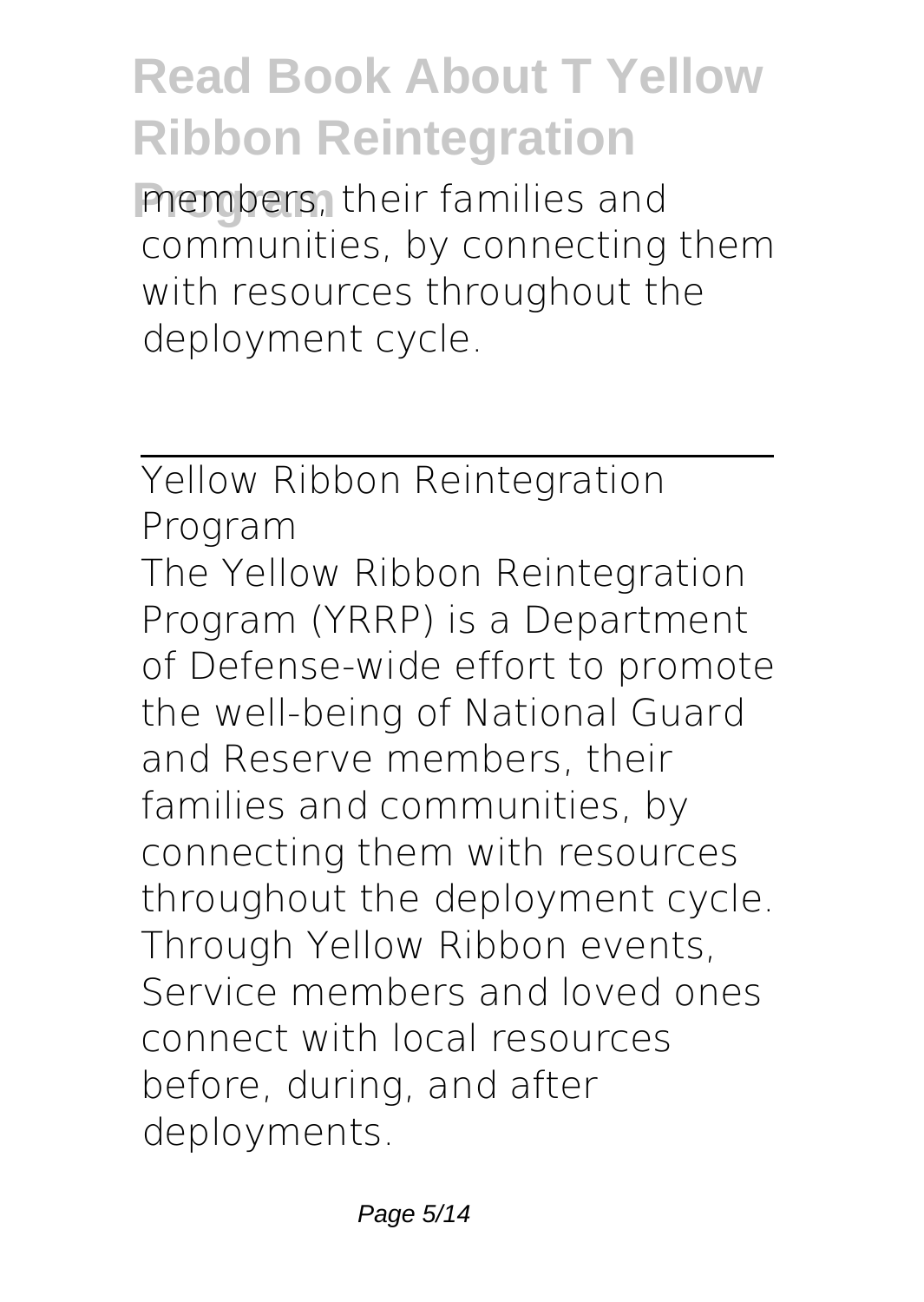**Program**

Yellow Ribbon Reintegration Program About Us The Yellow Ribbon Reintegration Program (YRRP) is a United States Department of Defense (DoD) effort to promote the well-being of National Guard and Reserve members, their families and communities, by connecting them with resources throughout the deployment cycle.

Yellow Ribbon Reintegration Program - Wikipedia The USAR Yellow Ribbon Reintegration Program (YRRP) offers VIRTUAL Pre-Deployment and Post-Deployment Events, including our new LIVE Virtual Family Panels! This virtual Page 6/14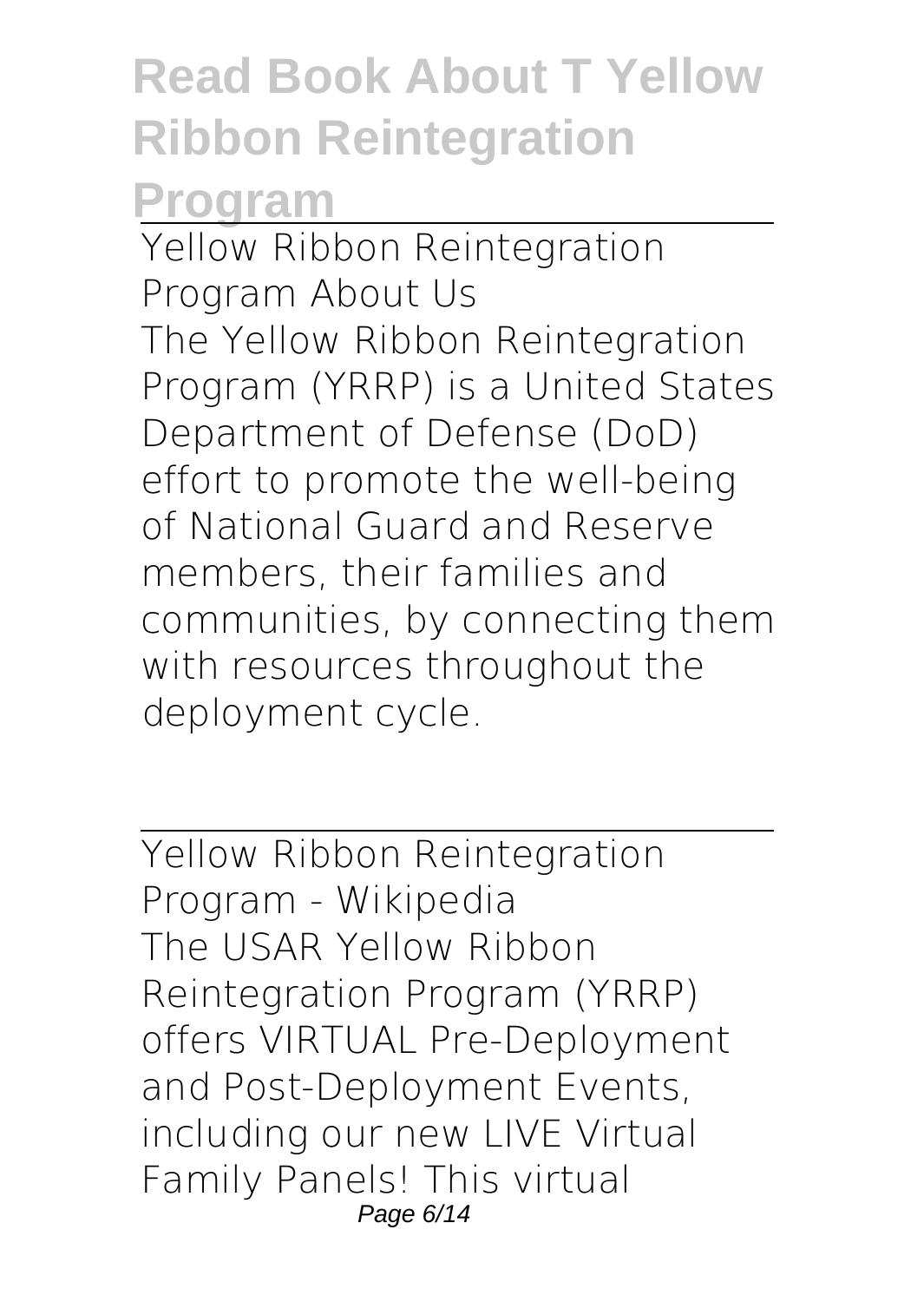training is available in...

Yellow Ribbon Reintegration Program About The Yellow Ribbon Reintegration Program (YRRP) is a DoD-wide effort to promote the well-being of National Guard and Reserve members, their families and communities, by connecting them with resources throughout the deployment cycle.

Pages - Yellow Ribbon Reintegration Program For this reason, on January 28, 2008, the Yellow Ribbon Reintegration Program (YRRP) was established by the 2008 National Defense Authorization Page 7/14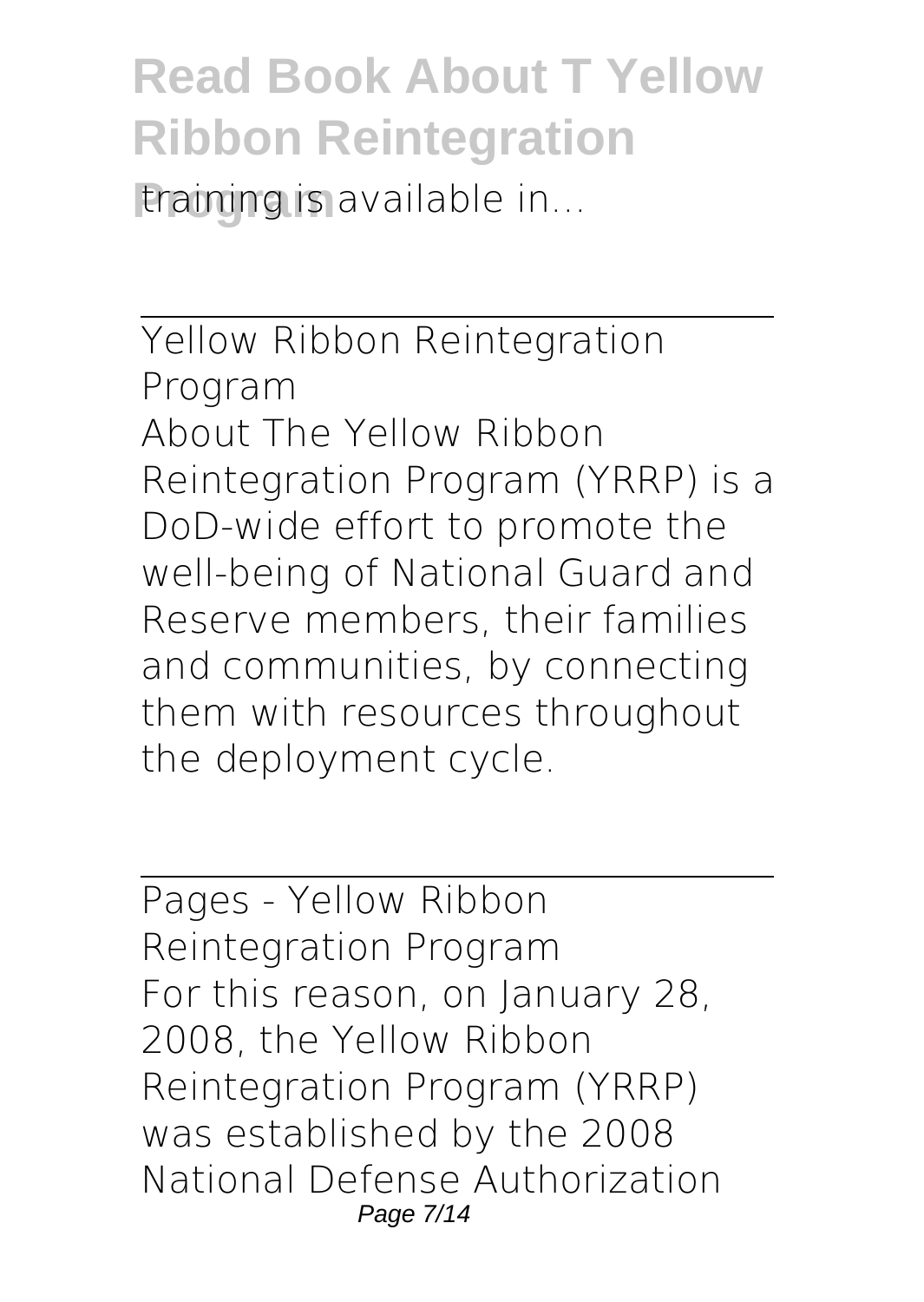**Act (NDAA)** and became Public Law 110-181. The program's main mission is to provide information, services, referrals, and proactive outreach programs to Service Members and Families of the National Guard and Reserves throughout all phases of the deployment cycle.

3 Reasons Why You Should Attend Yellow Ribbon ... The Kentucky Yellow Ribbon Reintegration Program (YRRP) is a DoD-wide effort to promote the well-being of Kentucky National Guard members, their families and communities, by connecting them with resources throughout the deployment cycle. Do you know the Deployment Cycle? Page 8/14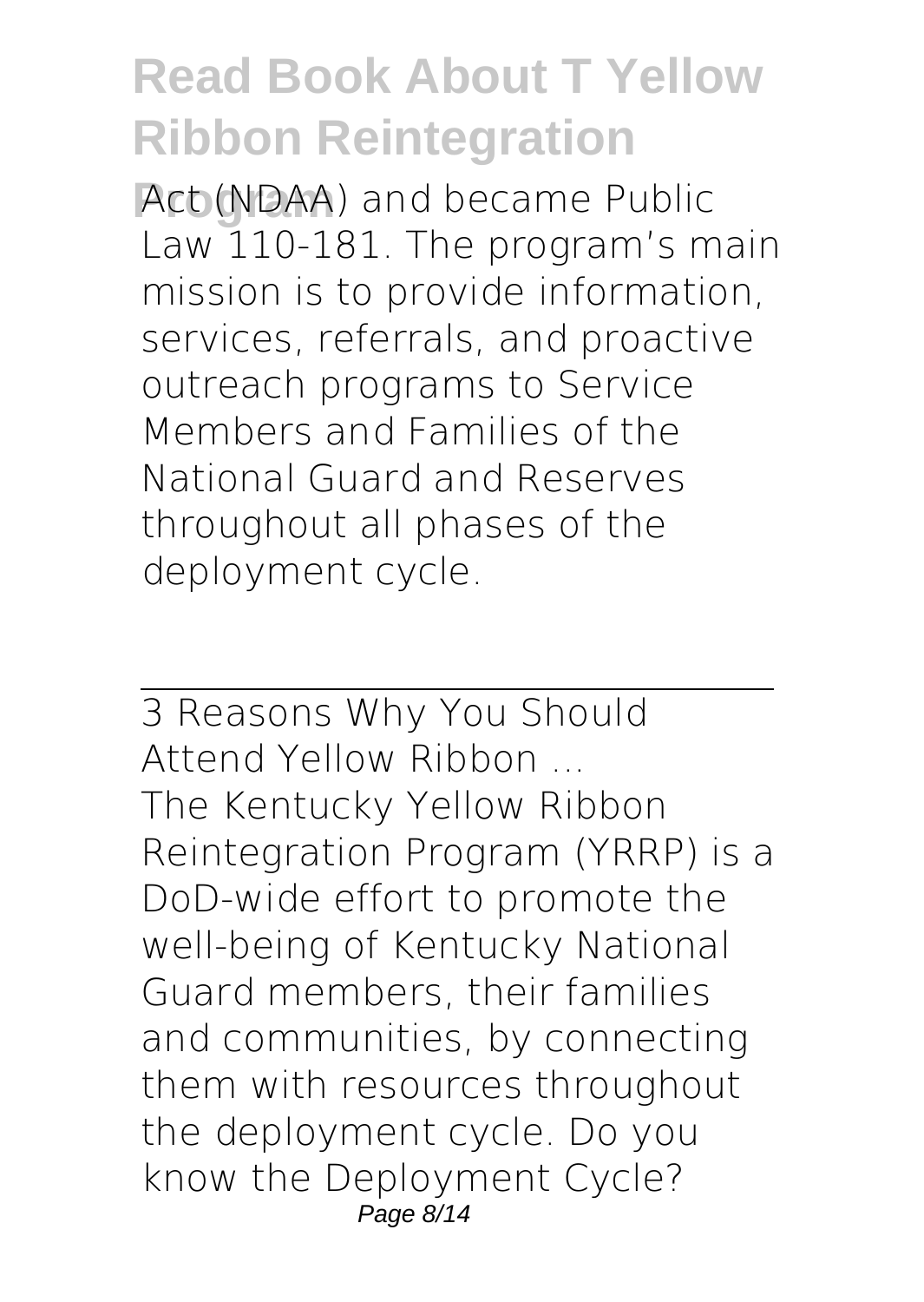**Knowing what to expect is the** first step to ensuring readiness and resiliency!

Yellow Ribbon Reintegration - DoDLive

The Yellow Ribbon Reintegration Program is for reserve component service members. The program has released an online event tool, available at www.YellowRibbon.mil. The tool is designed to provide...

Transition Programs Adapt to Coronavirus Threat  $>$  U.S. Yellow Ribbon Program The Yellow Ribbon Program can help you pay for higher out-of-state, private school, or graduate school Page 9/14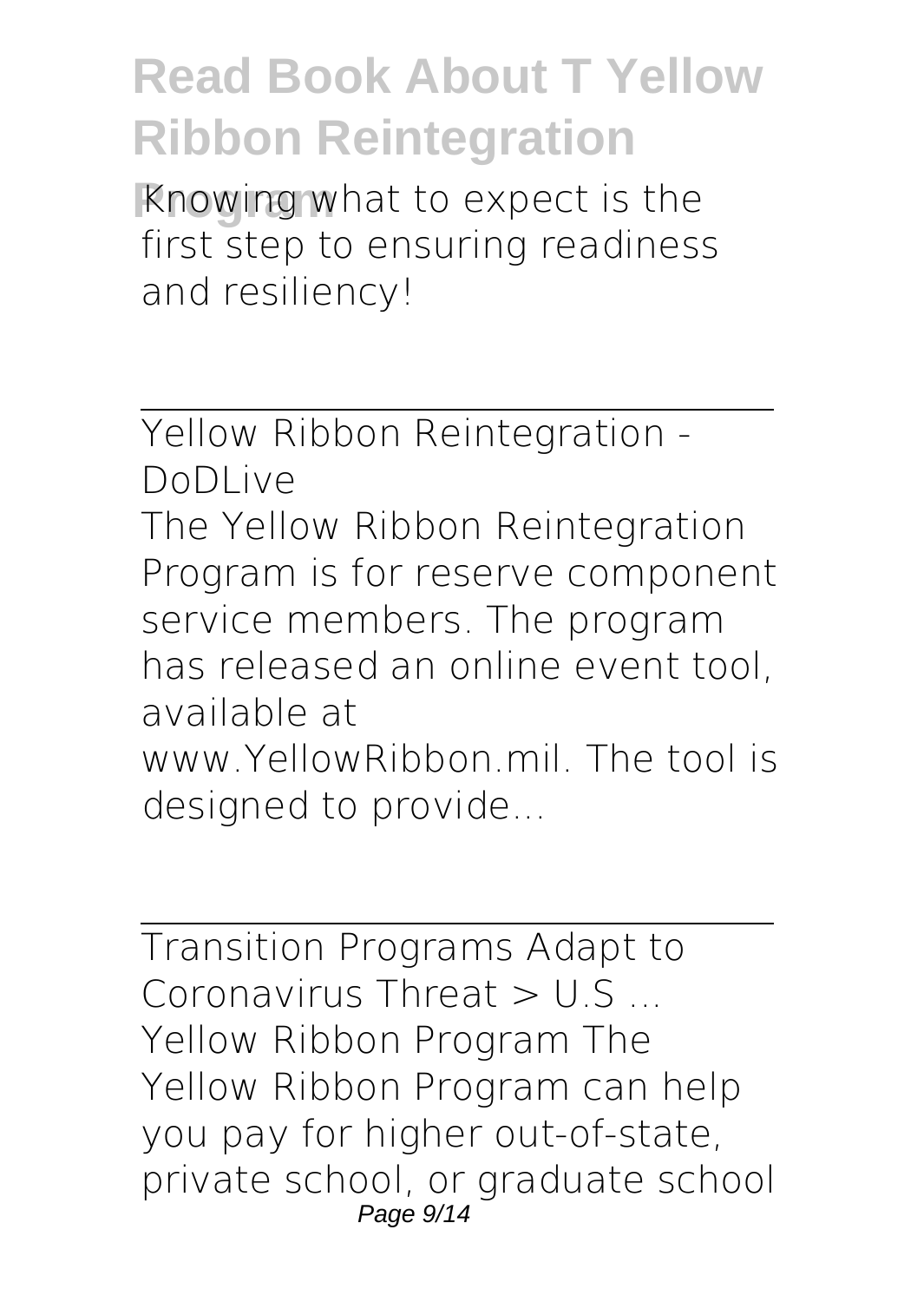**Puition that the Post-9/11 GI Bill** doesn't cover. Find out if you're eligible, and if your school takes part in this program.

Yellow Ribbon Program | Veterans Affairs This class helps teens understand the differences between good stress and bad stress and recognize the sources of good stress and bad stress in their own lives with regard to reintegration with a deployed parent. The class also teaches teens effective ways for coping with stress that is related to reintegration.

Event Handouts: Helpful documents in printable format ... Page 10/14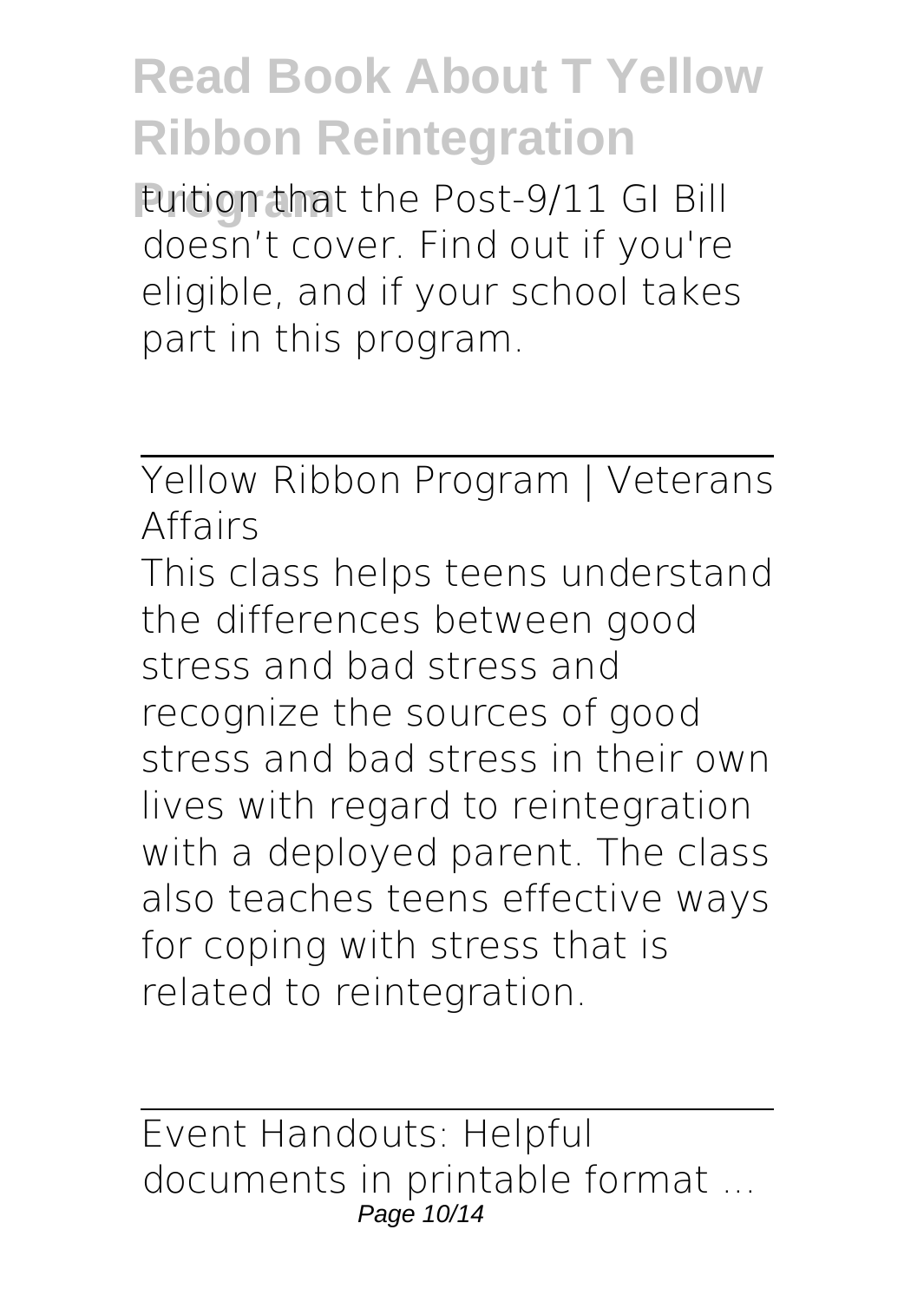**Please note that selected items in** the Center for Excellence take you to a page outside the Yellow Ribbon Reintegration Program (YRRP) website. Although the external site provides information consistent with YRRP's mission, YRRP cannot attest to the accuracy of a non-DoD website.

Policy and Guidance: Congress Reports and Instructions ... Minimize deployment stress and uncertainty by attending a local Yellow Ribbon Reintegration Program event. All National Guard and Reserve Components hold events and activities to give you and your loved ones valuable information on benefits, services, and resources that are available Page 11/14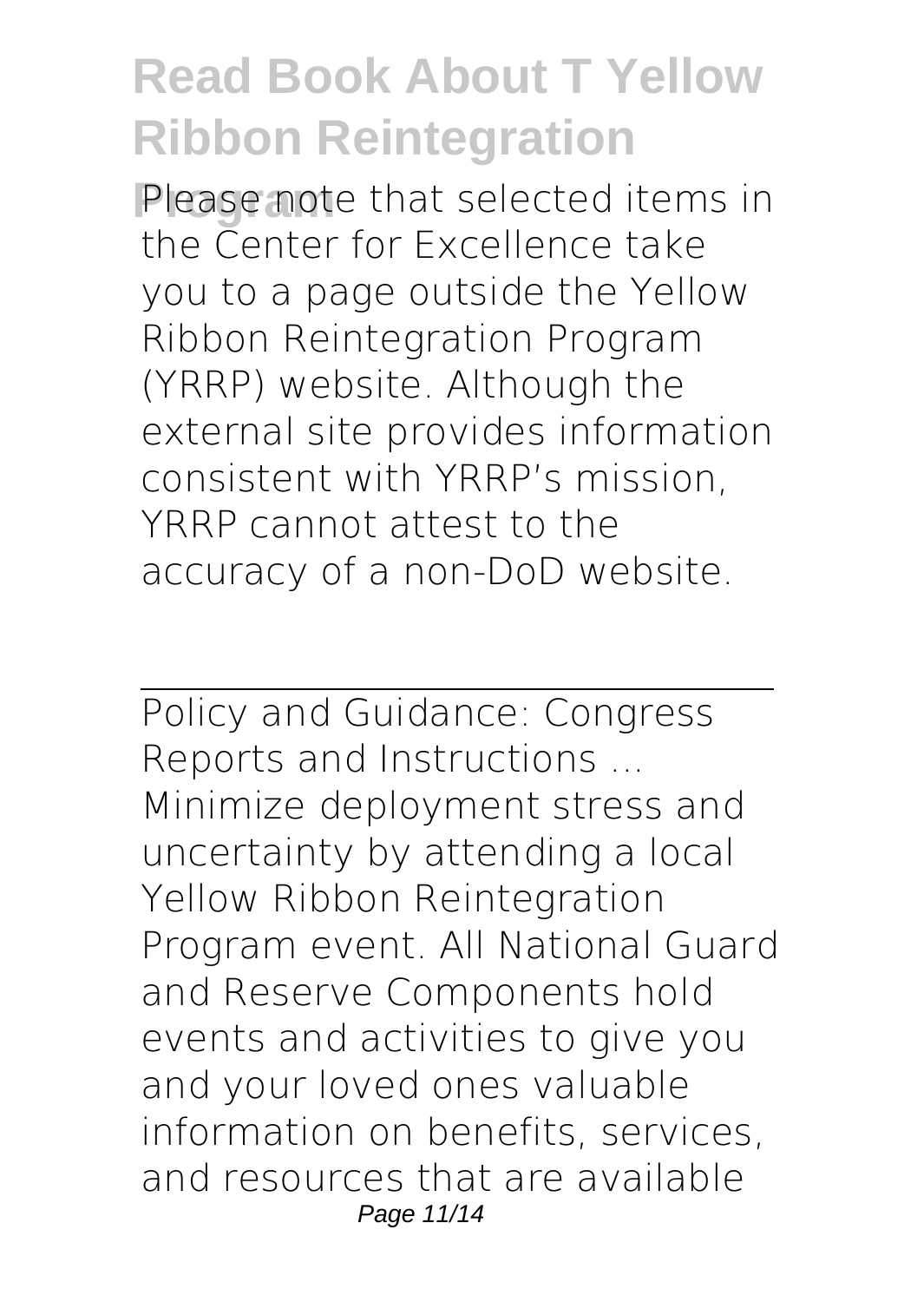**Programa** before, during and after the deployment.

Yellow Ribbon Reintegration Program Yellow Ribbon Program The Yellow Ribbon Program can help you pay for higher out-of-state, private school, or graduate school tuition that the Post-9/11 GI Bill doesn't cover. Find out if you're eligible, and if your school takes part in this program.

Yellow Ribbon Program - Education and Training The Yellow Ribbon Reintegration Program works with Commanders to plan, coordinate, implement, execute, and manage the events Page 12/14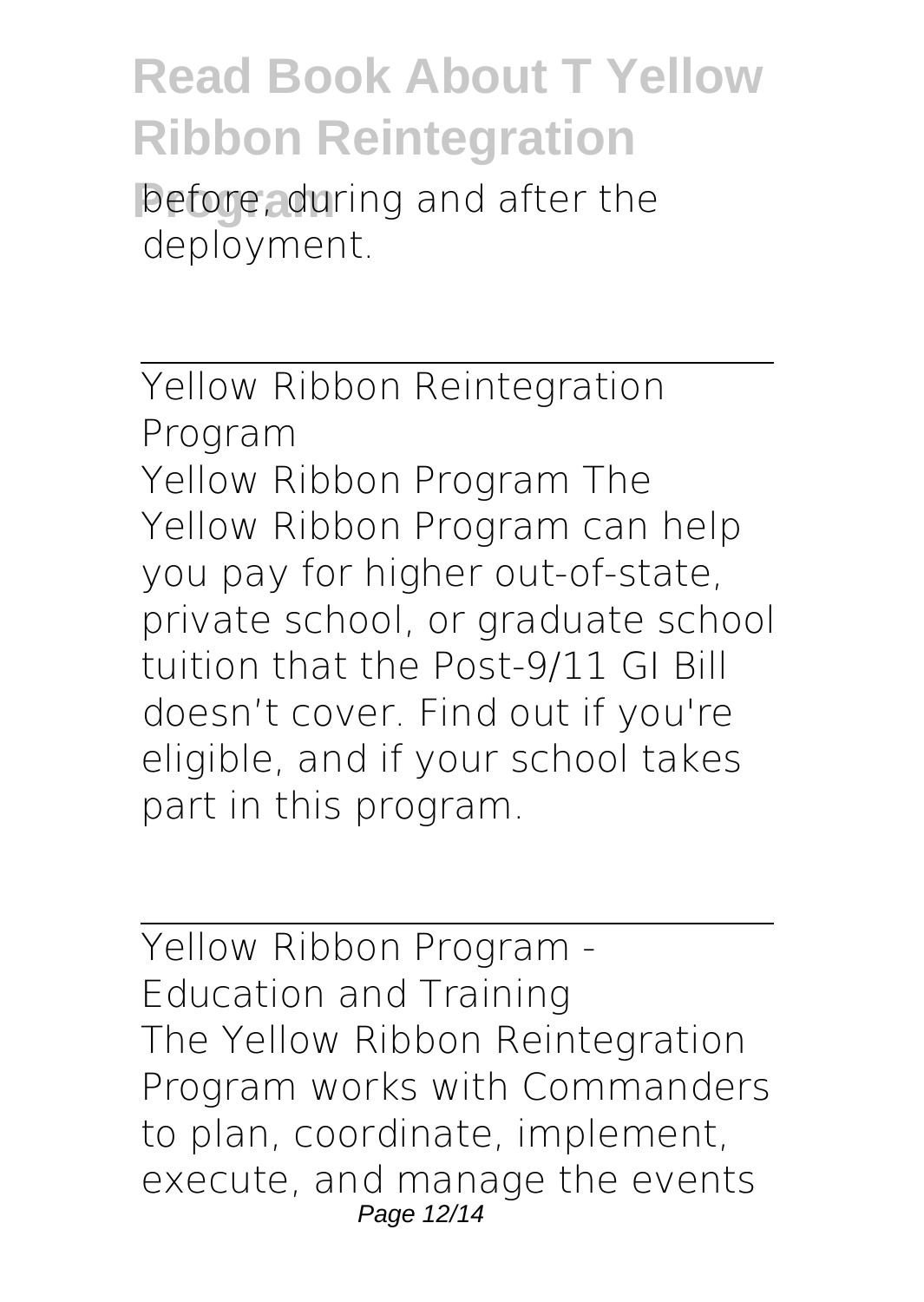**Passociated with pre, during and** post deployment for Service Members and their Families.

New Hampshire National Guard > Soldier Services > Yellow ... In the United States, the Yellow Ribbon Suicide Prevention Program is a community-based program primarily developed to address youth/teen/young adult suicides (ages 10–25) through public awareness campaigns, education and training and by helping communities build capacity.

Copyright code : 9517c0be6b923 Page 13/14